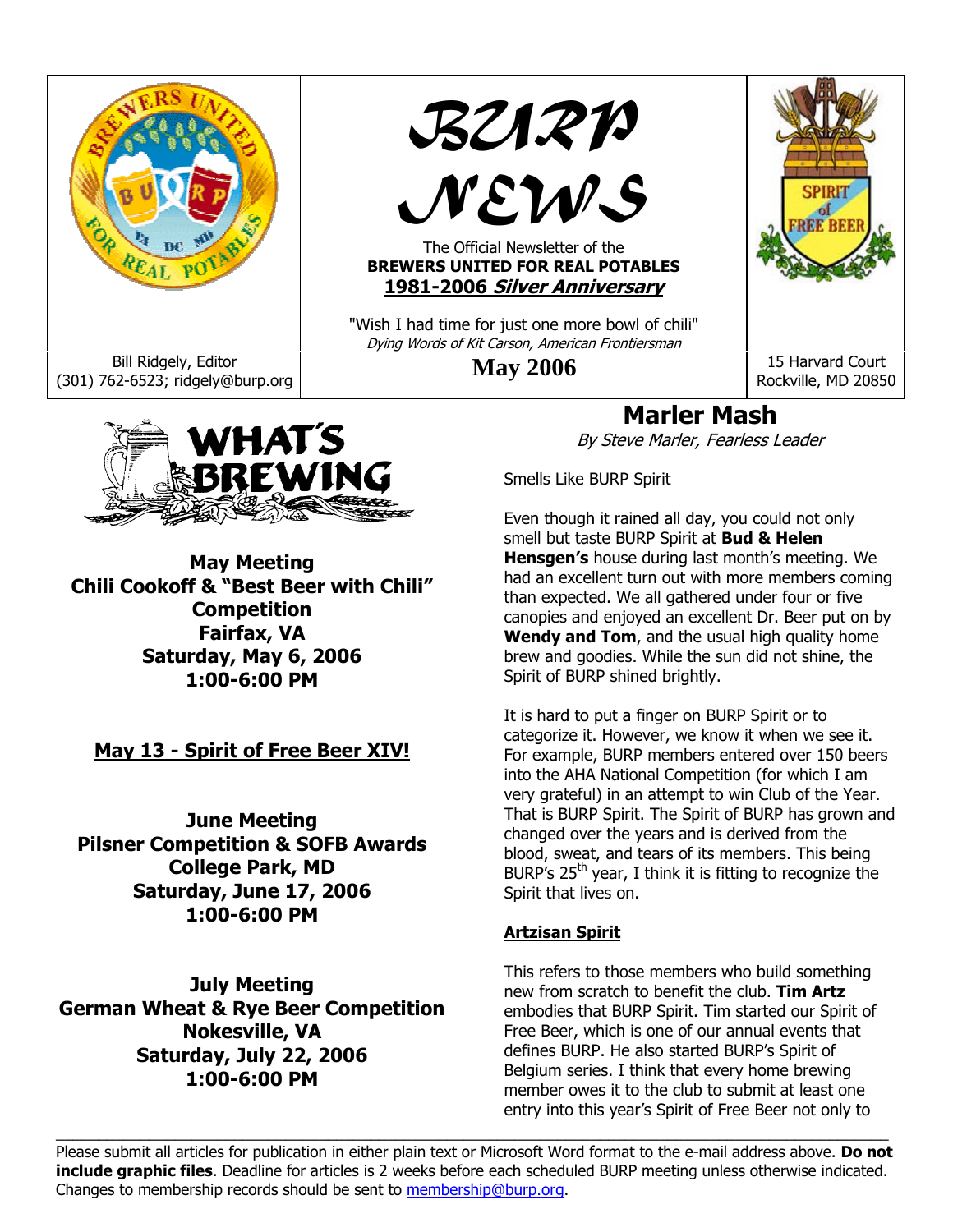make this a great event during our silver jubilee but to pay respect to the Artzisanal Spirit of BURP.

#### **Incorporative Spirit**

This spirit comes from those who take the time and effort to incorporate ideas, processes, and events that others have developed into the BURP culture. **Rick Garvin** and **Tom Cannon** exemplify these spirits. Rick started the process of bringing the BJCP into BURP. Now BURP has one of the largest contingents of judges of any home brew club. In addition, Tom brought the culture and ideals of real ale to the club by starting our real ale competition and festival. You can help this spirit grow by participating in this year's BJCP course and enter this year's real ale festival. You could also take some of the ideas you have seen at other clubs and try them with our club.

#### **Traditional Spirit**

Many members believe that **Bill and Wendy** are the heart and soul of the club. While that may be true, they along with **Ralph Bucca** and **Chuck Popenoe**  embody the traditional spirit of BURP. They help us remember why this club was started in the first place, home brewing. They keep traditional events like Mash Out and the Chili Cook Off going either by direct or indirect coordination, and they always participate. You can be a part of the spirit of tradition by helping coordinate Mash Out and cooking a chili for the chili cook off on May  $5<sup>th</sup>$ .

These are just a few of the events and people who have helped make the Spirit of BURP grow. You can be a big part of it too. Get into the Spirit of BURP become more involved in your club.



**March Competition Results** 

The purpose of BURP monthly competitions is to further the art and science of homebrewing by providing thoughtful feedback to Club brewers and by developing a cadre of well-qualified, educated judges.

Congratulations to the winners of the 2006 **Dan McCoubrey Memorial Stout Competition** held on Saturday, March 18! We had 24 entries (13A Dry Stout - 7 entries; 13B Sweet Stout – 4 entries; 13C Oatmeal - 5 entries; 13D Foreign Extra - 5 entries; 3E American - 0 entries; 13F Imperial - 3 entries).

#### Winners were:

1st Place -- **Mel Thompson & Ty Ming** for a Foreign Extra Stout named "I'm Glad I'm Not Ed" 2nd Place -- **Wendy Schmidt** for an Imperial Stout 3rd Place -- **Keith Chamberlin & Sharon O'Rourke** for a Foreign Extra Stout named "Sharon's Stout"

Thanks, also, to **Janine Dade**, who stewarded the event, and our super judges: **Wendy Aaronson**, **Andy Anderson**, **Jim Busch**, **Tom Cannon**, **Joe Gherlone**, **Christian Layke**, **Mike McGuire**, **Bruce Ng**, **Jeanie Osburn**, and **Wendell Ose**.

#### **April Competition Results**

There were 15 entries of 13 different beer styles in the April extract beer competition. The judges remarked on the overall high quality of the entries. All entries received scores of 31 or higher. The competition winners were:

1st Place -- **David Todd** for his Hop Dog IPA 2nd place – **Stein & Kai Langlie** for their Yummy Brown Ale

3rd Place – The Cream Ale brewed at the March BURP meeting. Thanks to **Wendy Aaronson & Tom Cannon** for mentoring this. See article elsewhere in the newsletter for details and participants.

This competition was scheduled in order to allow the winner to forward his/her beer to the AHA extract beer competition in May. David, congratulations! Please check the AHA calendar and regulations and send your beer in. We hope you bring home another AHA medal for BURP!!

We had a great mix of experienced and novice judges. Special thanks to all who made this off-site judging, held at the home of **Bud & Helen Hensgen**, an educational and colorful event: Steward: **John Gardiner**; Judges: **A.J. DeLange**,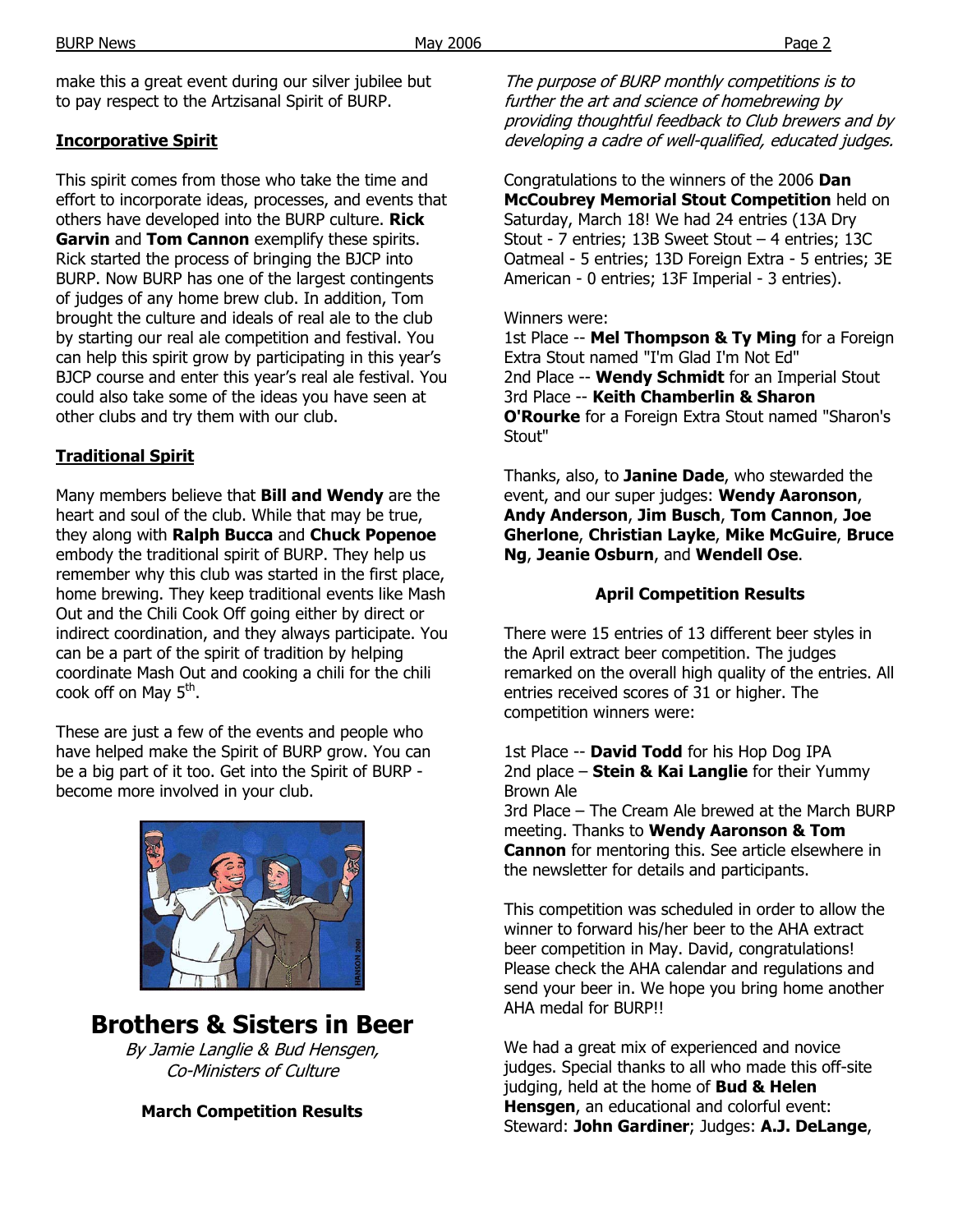#### **John Dittmann**, **Mark Hogenmiller**, **Billy Lancaster**, **Mike Neith**, **Herb Rose** and **Melanie Wilson**.

### **May Competition – "Chili-Friendly Beers"**

Beers that go with chili team-brew. Help put the fire out by serving the ultimate beer to compliment chili concocted by illustrious BURP chefs. Winners will be picked by popular ballot. Any beer style is acceptable. Kegs are preferred, but beers in other containers will not be turned away. This is a non-BOTY competition.

#### **Competition Calendar**

June -- Category #2, Pilsners July -- Category #15, German Wheat & Rye Beers August -- Category #6, Light Hybrid Beers September -- German Beers October -- Dark Beers (SRM > 20) November -- Real Ales December -- Christmas Beers & Winter Warmers

### ? ? ? ? ? ? ? ?

## **RYDler**

Q. BURP overnites if NO "Designated Driver?"



# **14th Annual Spirit of Free Beer**

By Mark Hogenmiller, SOFB Publicity Minister

This is turning out to be another Excellent BURP year (#25) and another OUTSTANDING Sprit of Free Beer (SOFB #14) thanks to the hard work of all the SOFB Staff led by Team Manager **Jamie Langlie**. The competition will be held on Saturday, May 13, 2006 at the Old Dominion Brewing Company in Ashburn, VA. Entries will be accepted beginning April 22 through the BURP Meeting on May 6th. For another year, we will be a qualifying event for the prestigious Masters

Championship of Amateur Brewing (MCAB). All BJCP recognized styles, including meads and ciders, will be eligible for entry. See the BJCP website (www.bjcp.org) for the full list of style descriptions. First entry is \$6.00, and subsequent entries are \$5.00 each. We have a terrific team working on SOFB 2006. **Ty Ming** is leading off playing Registrar, with **Tom Cannon**, batting second and taking the field as Judge Coordinator, followed in the third position with Steward Coordinator **Christine Johnbrier**. **Trish Koch** bats cleanup and is already working hard to bring in sponsors and prizes for this year's SOFB, and so far the response has been great! BURP seeks out sponsors whose products are available in our area (especially with brewers) -- so be sure to support these great companies who support the Spirit of Free Beer. Complete information on SOFB-XIV can be found on the BURP website at:

http://www.burp.org/events/sofb/2006/default.asp?yr  $=2006.$ 

Here are some helpful reminders:

\* Go online and register your beers now! The sooner Ty can get the entries logged, the smoother it is for him.

\* Drop-off the entries at Jay's/Flying Barrel/LHBS/Maryland Homebrew by Friday May  $5<sup>th</sup>$  OR bring to the meeting on May  $6<sup>th</sup>$ 

\* Have entries pre-registered and have money (Preferably Check) made out prior to dropping entries off.

\* JUDGES/STEWARDS: If you know that you will be available on May 13, 2006, DO NOT KEEP IT A SECRET! Go and sign up on the SOFB website. Judges may also send an e-mail to **Tom Cannon** at sofb judges@burp.org. Stewards may send an e-mail to **Christine Johnbrier** at sofb\_stewards@burp.org.

\* Support the Home Team: Enter Early, Drop-off Timely, Pay Promptly, and Volunteer to Help Out on Game Day!

### **Mash Tun Class**

By Steve Marler, Fearless Leader

**Jim Rorick** has agreed to host a mash tun making class. A date and place have not been determined yet and will depend on the number of people interested in the class. The mash tun will be constructed out of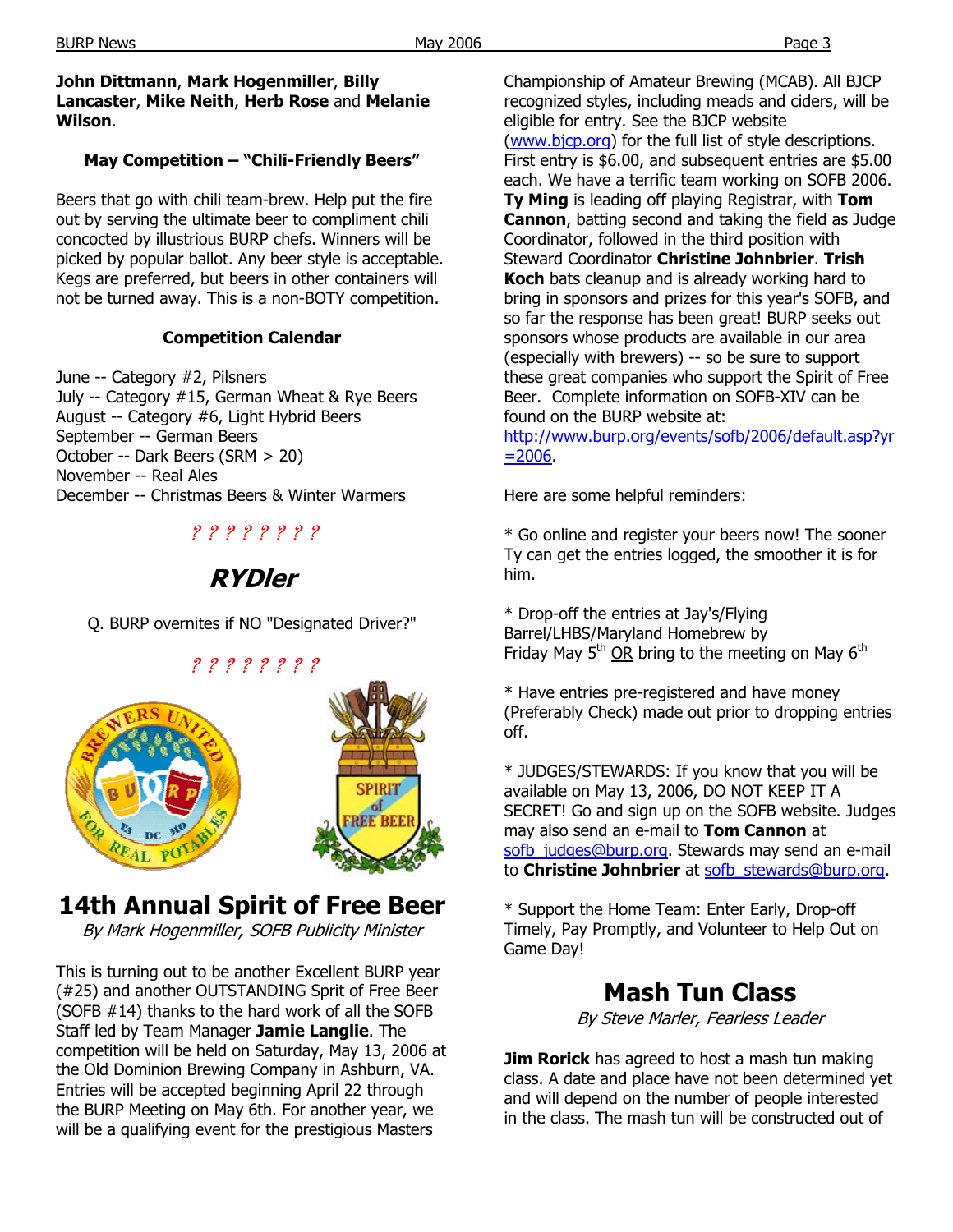a standard igloo type cooler with a slotted pipe false bottom. Jim will instruct participants in what type of cooler they should purchase and bring to the class. A fee will be charged to cover the cost of the PVC pipe and fitting that will be provided during the class.

If you are interested in taking this class, please send me an email to marler@burp.org by May 12 to express your interest.





# **Get Ready for the 21st Annual BURP Chili Cookoff!**

Fire up the cook stoves! Tweak those recipes! The 2006 quest for BURP's best chili is upon us.

The 21st annual chili cook-off will be held May 6 at the home of **Christina and Dan Allers** in Fairfax. If you like chili, this is the place for you. In the past we have had hot, sweet, weird and even vegetarian chili. **Jim and Fred Parker** of Hard Times Café are once again sponsoring the cook-off. This will be their 20th year supporting the chili cook-off.

**Andy Anderson & Kathy Koch's** "Barkin' Spider Chili" was the top winner last year. Those looking to dethrone last year's winners have a considerable task ahead. Hopefully, Andy and Kathy will be back to defend.

Prizes will be awarded to the top three chilis plus a special prize for the hottest chili. Winning recipes will appear in an upcoming BURP News.

The meeting will start at 1:00 PM, with tasting and judging from 2:00 – 4:00 PM. Chili cooks may arrive as early as 9:30 AM to set up their tables. Light off time is 10:00 AM.

Here are the rules. These will be strictly enforced by Chili Commissioners **Mike & Winnie Neith**:

\* Chili must be prepared on site. All ingredients must be combined and cooked at the meeting, although materials may be cut and prepared beforehand.

\* The recipe must include at least one bottle of beer - Homebrew is best.

\* Sabotage of other contestants' chili will not be permitted.

\* Chili recipes must be provided to BURP on request.

Participants should bring their own stove and table to cook and serve chili. If you do not have this, please make arrangements to share with someone. A portable awning is also useful for protection from the elements. Bribing of judges is frowned upon, but the Commissioner appreciates attempts to influence him. Use of road kill and other "exotic" meats is encouraged.

**NOTE** – A container will be provided to discard used cooking oil and fat. Please do not toss these on the ground. Soil laden with fat is not the best diet for the household canine population.



(The Extract Brew Crew. L-R: Michelle & Ron Hitchcock, Wendy Aaronson, Bill Ridgely, Steven Wong, Tom Cannon) (Photo by Rick Garvin)

## **BURP Brews Prize Winning Extract Beer**

By Wendy Aaronson, Co-Minister of Enlightenment

To prepare for BURP's extract beer competition at the April meeting, an extract beer was brewed at the March meeting held at the home of **Rick Garvin & Christine Johnbrier**. Participants included BURP's Ministers of Enlightenment (**Wendy Aaronson & Tom Cannon**), **Bill Ridgely**, **Steven Wong**, and **Ron & Michelle Hitchcock**.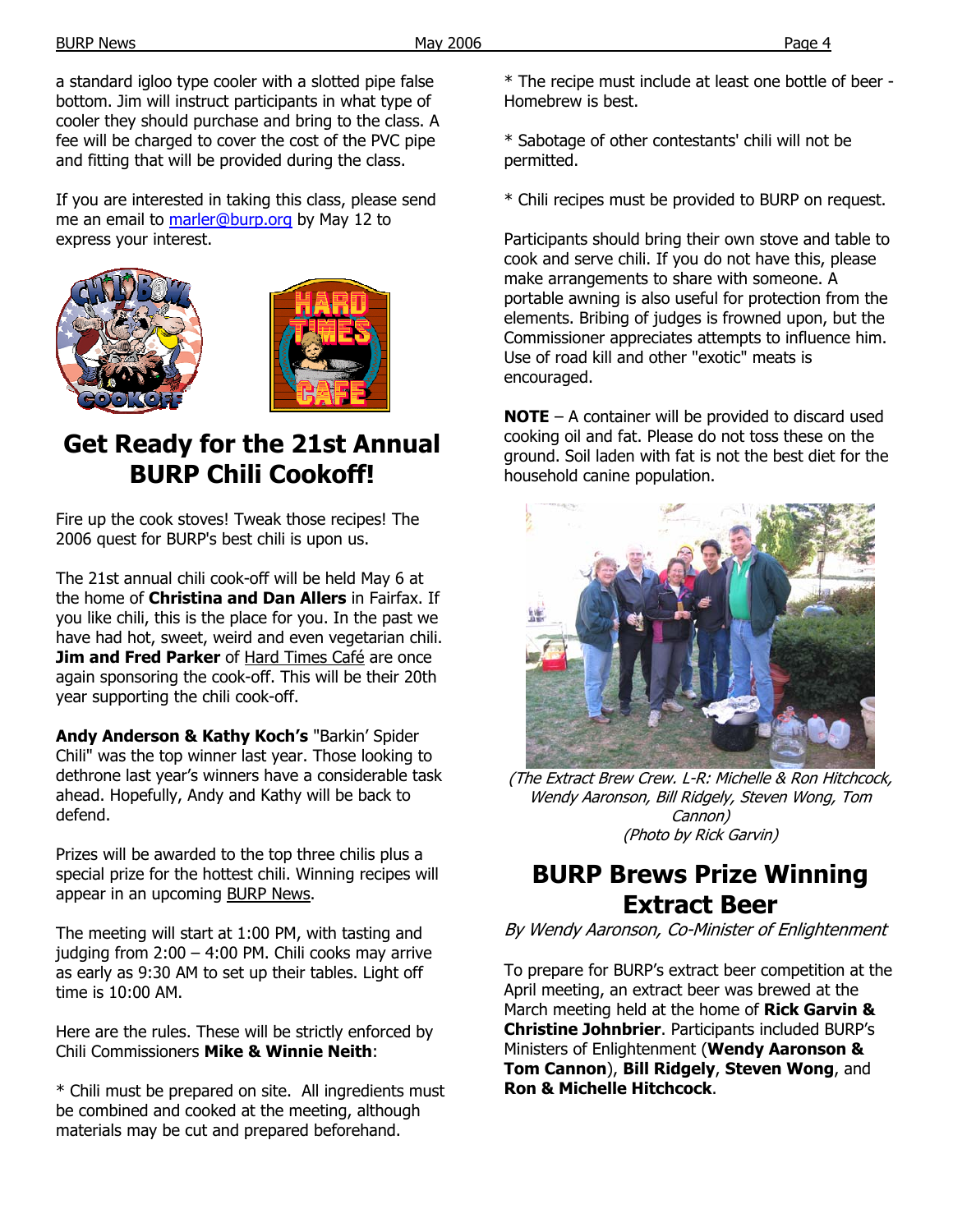Ingredients for the brew were kindly donated by **Bob Frank** of The Flying Barrel homebrew supply shop in Frederick, MD (www.flyingbarrel.com). The original intention was to brew an American Pale Ale, but the yeast provided with the brewing kit (Wyeast German Ale) was designed for cool fermentation temperatures, so the recipe was adjusted accordingly. The resulting beer was determined to be closest to a Cream Ale in style and was entered as such in April's extract competition, where it took a  $3<sup>rd</sup>$  place prize. Congratulations to all participants for demonstrating that a simple extract beer can produce award-winning

#### **BURP Cream Ale** (5 gallons)

results. Here is the recipe for the beer:

6 lbs Light Bulk Malt Extract (syrup) ½ lb Light Crystal Malt (crushed) ½ lb Carapils malt (crushed) 1 oz Whole Perle hops (8.0% alpha) – 45 min boil  $\frac{3}{4}$  oz Whole Perle hops (8.0% alpha) – 30 min boil 1 oz Whole Mt Hood hops (3.8% alpha) – 15 min boil Wyeast 1007 German Ale Yeast

 $OG - 1.045$  $FG - 1.010$ 

1. Heat 3 gallons of filtered water in brewpot. When temperature reaches 150 degrees F, remove 1 gallon to another pot and add crystal malt and carapils malt in grain bags. Let grains steep for 10 minutes. While the grains are steeping, continue heating the remaining 2 gallons of water.

2. Remove steeped grains from second pot and add liquid back into original pot. Add malt extract and bring pot to a boil, being careful to avoid boilover by reducing the heat as boil temperature is reached.

3. Boil wort for 5 minutes to achieve a hot break, then add hop bag containing 1 oz of Perle hops. Fifteen minutes later, add second hop bag containing 3/4 oz of Perle hops. Fifteen minutes from end of boil, add 3rd hop bag containing 1 oz of Mt Hood hops. Total boil time – 50 minutes.

4. Chill the wort by preparing an ice bath in the sink. Add 1-2 lbs of ice to cold water in the sink and fill the sink high enough to reach the liquid level of the brewpot. Remove the hop bags from the brewpot and then place the brewpot in the sink, chilling the wort as rapidly as possible.

5. While the wort is chilling, add 2 gallons of cold filtered water to glass carboy using sanitized funnel. Once wort has chilled, add to the carboy and swirl thoroughly. Pour some of the mix into a hydrometer column to take a gravity reading. Add a small amount of additional filtered water if gravity is too high.

6. Pitch yeast directly into carboy and swirl again thoroughly to mix and oxygenate.

7. Ferment 6 days at 55 degrees F. Rack to secondary and ferment 6 more days at 55 degrees F. Move carboy to lagering fridge and cold condition at 33 degrees F for 6 days before packaging (Lager even longer if time permits).

8. For convenience, this beer was kegged and force carbonated with 30 PSI of CO2 for 2 minutes. Alternatively, you may add 3/4 cup of dextrose to the beer and bottle.



# **Recent Wanderings**

By Craig Somers, Cyclemeister

#### **Mar 25** BURP's Early Spring Ramble

March went out like the lioness, **Wendy Aaronson**, who led the pack to Purcellville on the chilly 25<sup>th</sup>. Only eight brave souls with hearty thirsts dared follow. Warm sustenance of Tuscan soup with Peg Leg Stout and Prima Pils did gratify those BURPers at Magnolia's Mill. Then dash they did to Thoroughbred's to get a brewery tour, and sample every beer Kev brewed as the sun dipped lower. They dined that eve in the burg named Lees at the famous Tuskies on lamb, fish, cheese and butterscotch bread pudding. All washed down with beers blond and brown till to Days Inn they wobbled for nightcaps of suds poured from long neck brown bottles. Late next morn, off they tore to the brewery Old Dominion to finish their race with ale and cake in honor of the new season.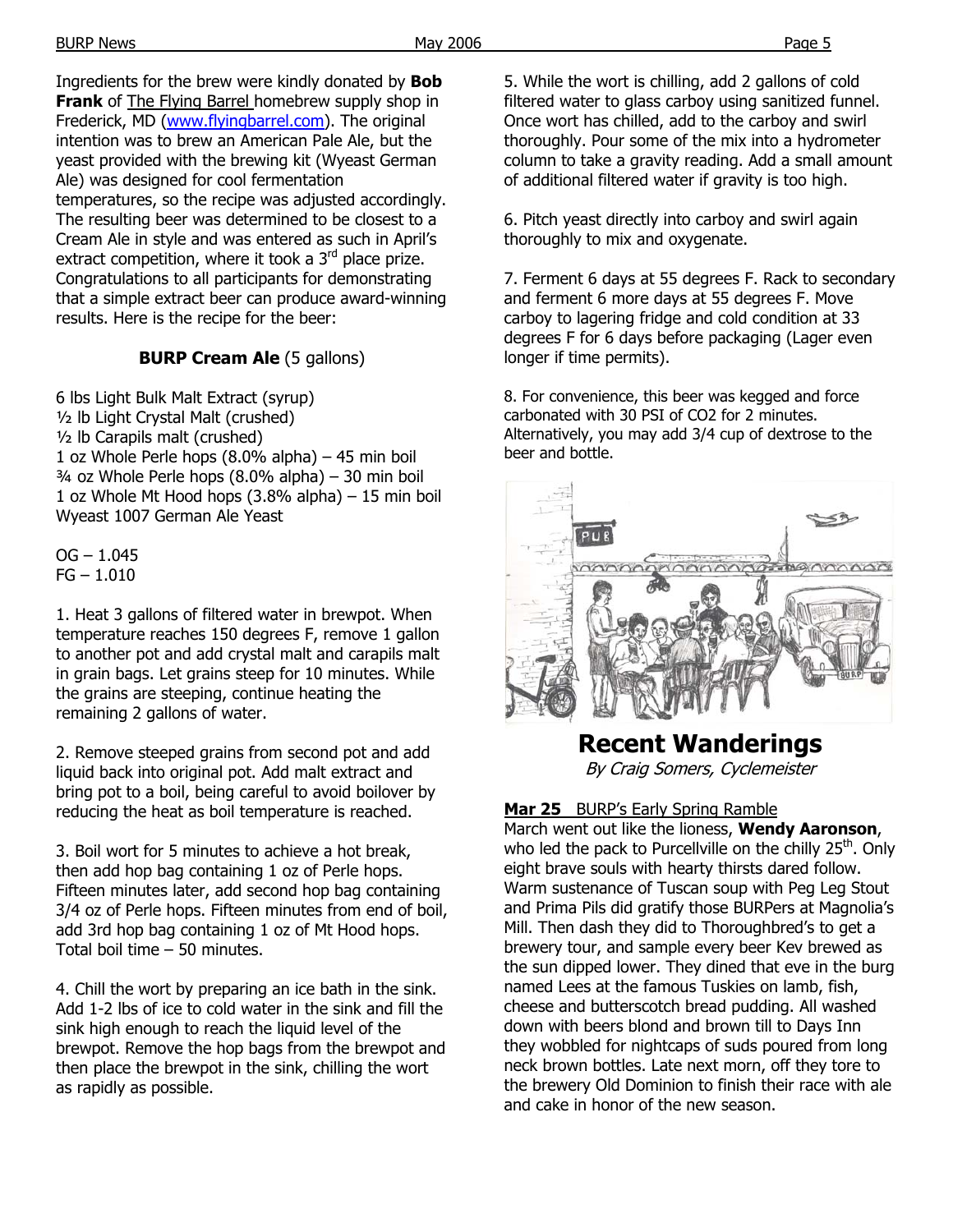

(BURP's Intrepid Baltimore Cyclists. L-R: Bill Ridgely, Wendy Aaronson, Jeanie Osburn (partly hidden), Ralph Bucca (aka Mr Tangerine Man), Craig Somers) (Photo by Barb Williams)

#### **Apr 22 & 23** Tour de Baltimore

Visits to Clipper City, Brewer's Art and Du Claw attracted seventeen BURPers to Baltimore via auto, bicycle and train. Merely four upheld tradition and pedaled wearing colorful garb into the rain to earn their beers. Clipper City plans to add a smoked porter as one of two new beers to their 7%+ abv Heavy Seas line by 2007. One of BURP's Co-Ministers of Enlightenment informed **Hugh Sisson** of the method that **Bob Kepler** recently used to smoke malt. Hugh envisions trying out smoking the porter malt at his brewery. Oxford Hefeweizen is new on the taps at the Clipper City Brewery. As many as 150 visitors have appeared for recent tours, so Hugh expects to expand to having tours twice a month. The 5-7pm happy hour price of \$2.50 per glass for Belgian style beers makes Brewer's Art an obvious starting point for a night on the town. The appetizers shared here such as grilled calamari, wild mushroom sausage patties and rosemary garlic fries are exceptional creations by a chef who changes the list of appetizers every few months. A Green Peppercorn Tripel that contrasts rich malt with a finish of pepper and a sour cherry ale are specialty beers now available at Brewer's Art. Du Claw at Fells Point is currently serving a Chocolate Raspberry Stout and an Imperial Pils in addition to other house brews. Some made it around to Max's and other pubs in Fells Point before ending their Baltimore pub crawl.

#### **Upcoming 2006 Trips**

**Apr 28 - 30 St. Michael's Food & Wine Fest May 21 - Olney Ale House Jun 18 - Jul 7 - Baltic Tour July - Southeast PA Tour** 

#### **August - Bike to MASHOUT Aug 28 - Sep 10 - Czech Tour Sep 15 - Sep 30 - Holland & Belgium**

Full details on these trips can be found in the Mar-Apr 2006 edition of BURP News. Questions should be directed to **Craig Somers** (301-423-0380 or e-mail craigsbike@hotmail.com).



# **Hop Notes from the Libeery**

By Mel Thompson, Minister of History

The Libeery is up and running. March was a very successful month with 7 BURPers checking out books. A selection will be brought to each meeting, except those rare instances when I am unable to attend. Some points to remember:

Books may be kept until the next meeting. If you wish to extend, then you need to contact the Libeerian (me).

If you wish to request a particular book, contact me before the meeting and it will be provided (thompson.mel@att.net or 301-330-3578).

There are also years of Zymurgy, Brew Your Own and Brewing Techniques magazines. If you want to peruse a particular issue or maybe a year's worth, let me know.

**Patrick Olexa** is in the process of scanning a box of old Zymurgy magazines. The plan is to categorize articles and put them on a disk and get rid of the numerous boxes of dated magazines. Thanks Patrick. **John Syms** has also volunteered in this endeavor.

An updated list is not yet on the web page due to my ineptitude with the technological functions required to access and add and delete the libeery page. But, it will happen in the not too distant future. In the meantime, use the existing list on the web page and email me to verify that the book you wish to check out is actually available.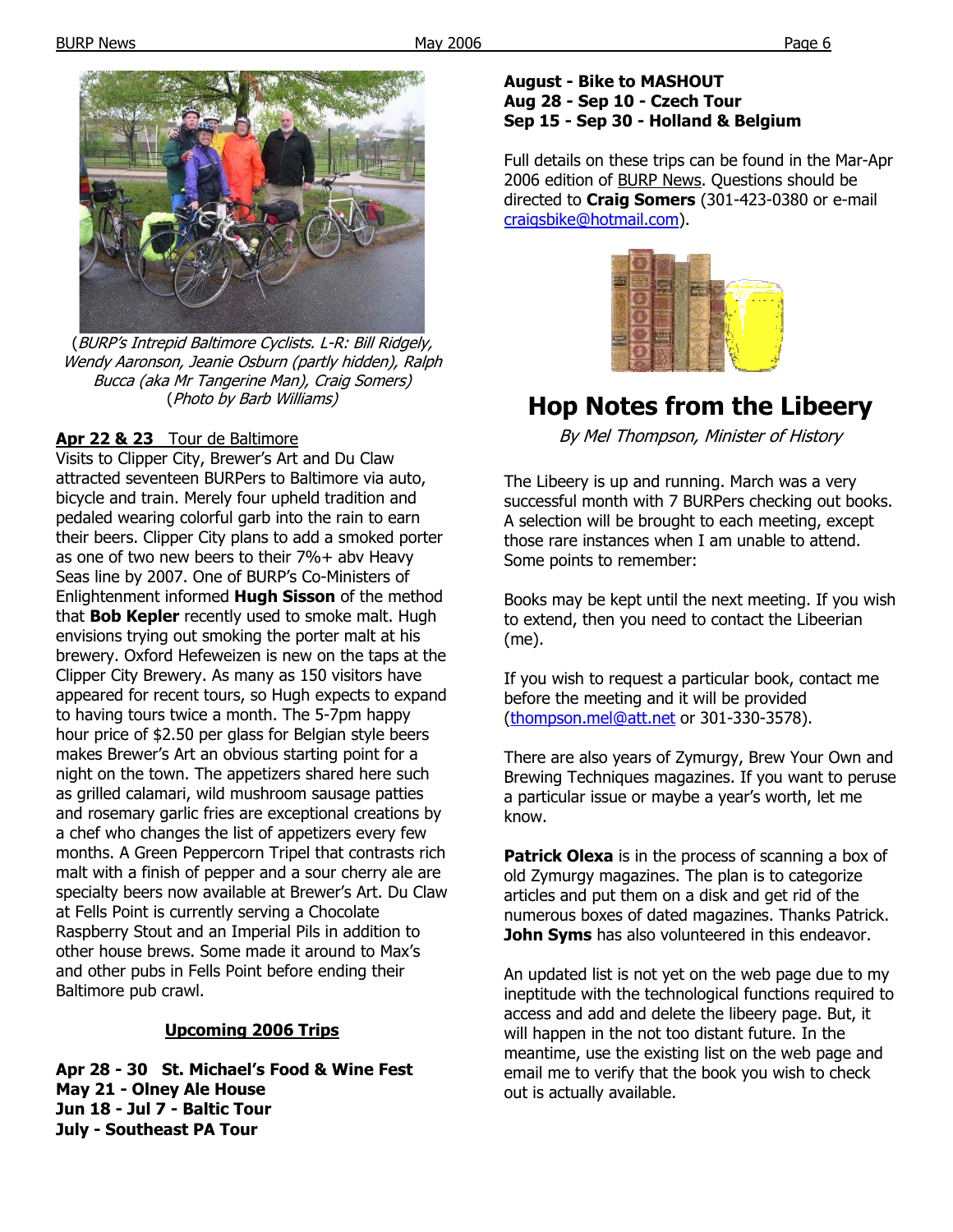For those of you who are planning on taking the BJCP classes from Tom and Wendy, most of the reading material you need is available in the BURP Libeery, and the Libeery is FREE! Almost as good as FREE BEER! See you at the meeting on May  $6<sup>th</sup>$  with a box of books and a jug of homebrew.

# **Double Decker Meeting Report: St. Patties Celebration & Gimme Shelter (No Singing in the Rain)**

By Ivana Stout

On March  $18<sup>th</sup>$ , a Saturday with bright blue skies and radiant sunshine, the wind roared like a lion to usher in the onset of spring. It was at Chez **Garvin and Johnbrier** where the Stout categories for BURP's homebrew competition series were judged, with an impressive 24 entries. Also of note was the extract beer brewed as an educational event prior to the start of the meeting. As promised, the batch was brewed with yeast pitched into the primary fermenter by the time everyone gathered to start feasting on the food provided by the nearly 80 BURPers in attendance. Not only was the wind roaring, but so were the appetites of the omnivorous members. In my 5 years of being in the club, it's hard to remember the last time the food table was cleared of dishes with multiple turnover (3 times at least).

Among the culinary delights were corned beef and cabbage, an array of various jerked chicken recipes, and 2 versions of the **Dan McCoubrey** Memorial Irish Stew. In addition to providing the wonderful hospitality for the meeting, Rick and Christine provided a spicy version of this March meeting staple. Also served was a more traditional rendition of the stew utilizing 2003 Dogfish Head Worldwide Stout (made by a stout lover). Rounding out the 2 day celebration of St. Patrick's Day was the announcement of the winners of the Stout competition by **Jamie Langlie** and the raffle conducted by **Larry & Trish Koch**. Many thanks to Rick, Christine, Jamie, Larry & Trish, and while the author didn't win any beer, at least she(?) won a tray to put it on!

Mother Nature put the April BURP meeting at **Bud & Helen Hensgen's** behind the 8-ball on a day marred by April showers. It rained and rained, but that eventually changed. Yep, it got colder. But the beer kept us warm. Several kegs plus lots of bottles. Close

to 40 BURPers defiantly huddled under 5 picnic tents and enjoyed food, camaraderie, and some notable events. Starting prior to the meeting, **Wendy Aaronson and Tom Cannon** conducted an educational session on beer flavors, aromas, and contamination issues. Labeled Doctored Beers, the purpose of the session was to give members more insight in determining flavor and aroma characteristics of brews. Not only did this provide explanation as to the cause of undesirable traits, it also served as an exercise for people to become more familiar with expectations when taking the BJCP exam. The session ended with a blind tasting of various examples - BURP's rendition of the cult classic Doctor Who! Thanks Tom and Wendy, and **Steve Marler** for providing the bug brew (Cicada). Only 15 years until the next batch. I can hardly wait.

Speaking of Fearless Leader Steve, he brought some Foggy Bottom Ale to the meeting to commemorate the passing of the Old Heurich Brewing Co. Samples of the ale were distributed, and a toast was made to **Gary Heurich** in honor of his heroic but ultimately unsuccessful effort to bring the hometown beer back to the DC area.

Of note was the drop off for the Extract Beer competition, which was to be conducted offline at Bud and Helen's on April 10<sup>th</sup>. **Bruce Ng** collected 15 entries, one of which was a Dopplebock brewed by **John Esparolini** which he graciously provided for the group to enjoy. Delicious! Kudos to Bud and Helen for all of the hospitality towards BURP over the Passover weekend, and to Bruce for rounding up those entries. And some trivia to note - **Tom & Barbara Williams** brought a bottle of Ska Brewing's True Blonde Dubbel to the meeting. This brewery from Durango, CO recently started sealing the capped bottles in plastic versus wax (as was the case in Fall 2005). Words to the wise - don't expect to be able to open one of these plastic sealed bottles with just a church key. It was a 10-minute ordeal involving several members just to get it open. That Blonde just didn't want to give it up! Thankfully, **Trish and Larry** did give it up for the raffle, with the author winning the grand prize of the Franziskaner illuminated promotional beer sign. In the future, when this pen is searching for a great idea, she'll(?) be able to just turn on the light (and go get a beer).

Our own **Martin Morse Wooster** had an article published in the Wall Street Journal (WSJ). **John Gardiner** spotted it and brought a copy to the meeting. He was ragging poor Martin unmercifully.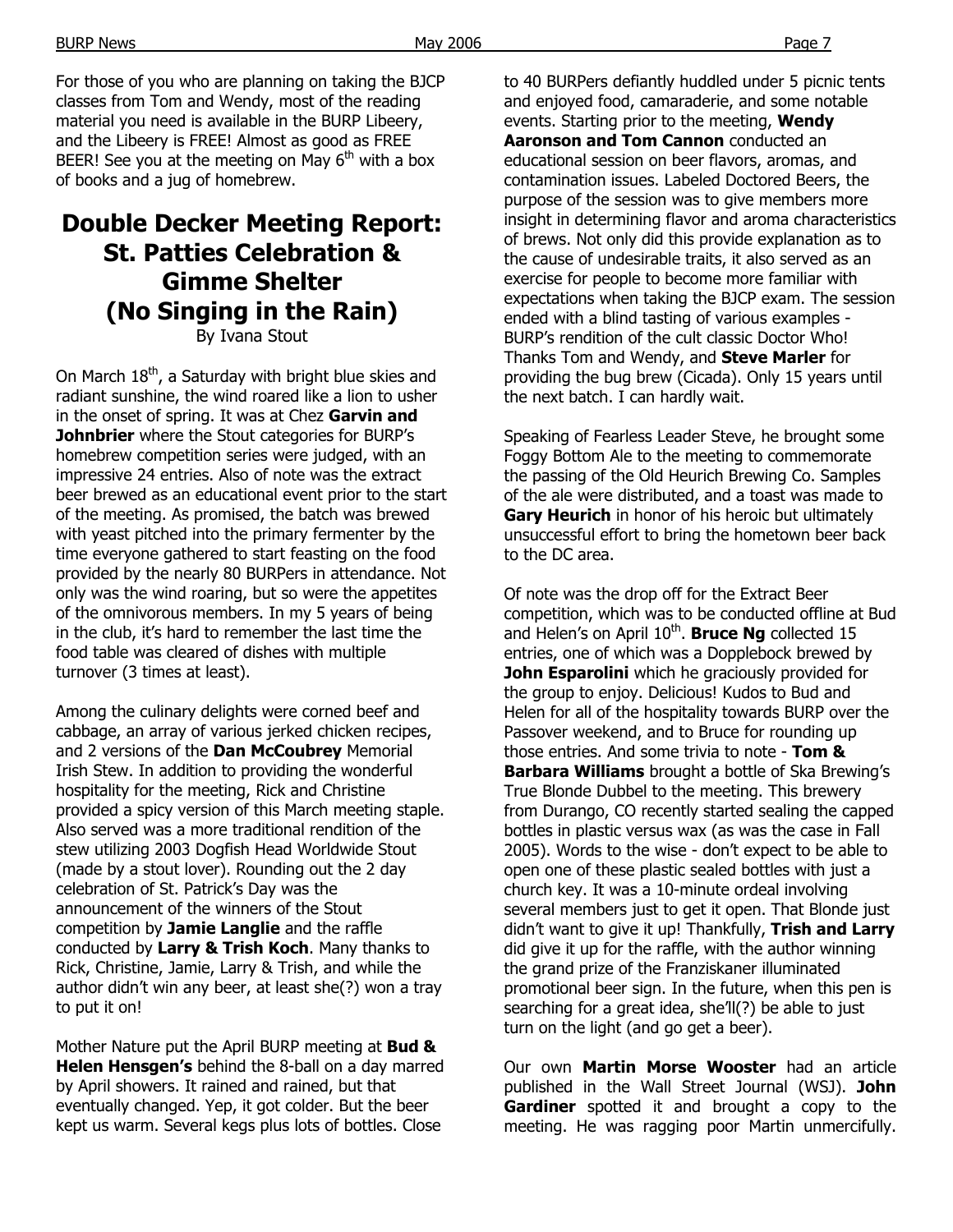John could not believe he would write for the WSJ when he could be writing for BURP News. Martin admitted he took a pay cut with the WSJ, but they called and begged him to help them out. Turns out Martin has written a dozen or so articles for the WSJ. See the great writers we have in BURP? But fear not, fellow BURPer's. **Johnny Inkslinger** has promised to let you personally do the next meeting report for BURP News. See him at any meeting.

(**Ed Note**: Al Koholik and Philip DeBeers both contributed to this report)

# **Adventures in El Salvador**

By Ralph Bucca

Finally got an assignment in a country where I actually wanted to stay a little longer and go exploring. My job this time was to teach a woman's cooperative group called Zarahemla located in Sonsonate, a small city about 60 miles from the capital, how to make fruit leather using their local tropical fruits such as mangos (which are everywhere), pineapple, banana, passion fruit, etc. For two weeks, I worked with this group. My assistant Estrella Chavez drove me around, translated for me, and accompanied me on most meals. She is an employee of *Winrock*, the host organization. Using my experience in Nigeria last year, I designed and had built (with a local carpenter) solar drying trays. We then experimented with various combinations of fruits and vegetables to make marketable, eatable leather products.

Since I'm always beer hunting, I had to sample the local brews. El Salvador has four beers from one brewery, Industrias La Constanda S.A., located in San Salvador. Their main brew is Pilsener at 4.7 %, your basic mainstream beer in a long neck brown bottle (Bud). A step up is Suprema, in a fancy foil topped green bottle, a little stronger at 5.3% (Michelob). Their light beer called Golden Light (4.1%) is in a standard green bottle (Bud Lite), and finally Regia Extra (4.5%) is in a can (Busch). They all tasted similar, with the Suprema having a less grainy taste. All are made with malt, hops, yeast, adjuncts and water. However, in a tropical climate, they were cheap and refreshing. Also available was Bahia from Brazil and Corona from Mexico, no big deal. Of course, I gotta have my wine. Every few days, I stocked up at the local food store. The wine came in two varieties, red and white, mostly from Chile. The taste was okay, and the price was right - \$2.50 for

the .5 liter and \$4.00 for the liter. They have practical packaging for wine, .5 and 1-liter milk style cartons. No corkscrew required, just my trusty pocketknife to slice off the end to form a pouring spout - no class, just wine. Too bad they don't sell wine like this in the U.S. These cartons fit well in my pack and never leaked, and I didn't worry about breaking a bottle. I spent a few evenings with my assistant, Estrella, drinking wine or beer, and I taught her how to play crazy eights, passing the time.

For my week off, I wanted to get a sampling of El Salvador's attractions. I chose El Impossible National park located in the mountains, Lake Coatepeque, located in a volcanic crater, and to end the trip, a few days at the beach at Costa del Sol, located on the Pacific coast. My one regret was that I was not able to climb a volcano. They were off limits, due to recent activity in October.



**Trivial Beer-Suits**  By Charlie Pavitt

This month's beer-suits was a product of the February GABS meeting and, in specific, a bit of Belgian-styleale-fueled insanity those in attendance participated in during which we envisioned a multinational corporation supplying, among other things, beer spas. I will spare you the rest of the gory details, except that it inspired us to hit Google and see if anyone had beaten us to the punch. No such luck, but we did discover, tucked away in Austria, the Starkenber Beer Myth resort, in which guests can frolic in any of seven 13-foot swimming pools each filled with 42,000 pints of beer. Supposedly, some of the swimmers swallow as they wade, although management would prefer that they take advantage of the bars on premise as an alternative (check out this website for a photo). It was not at all clear what brand or even category of beer was used as bathwater. Perhaps BURP ought to conduct a member survey concerning what type of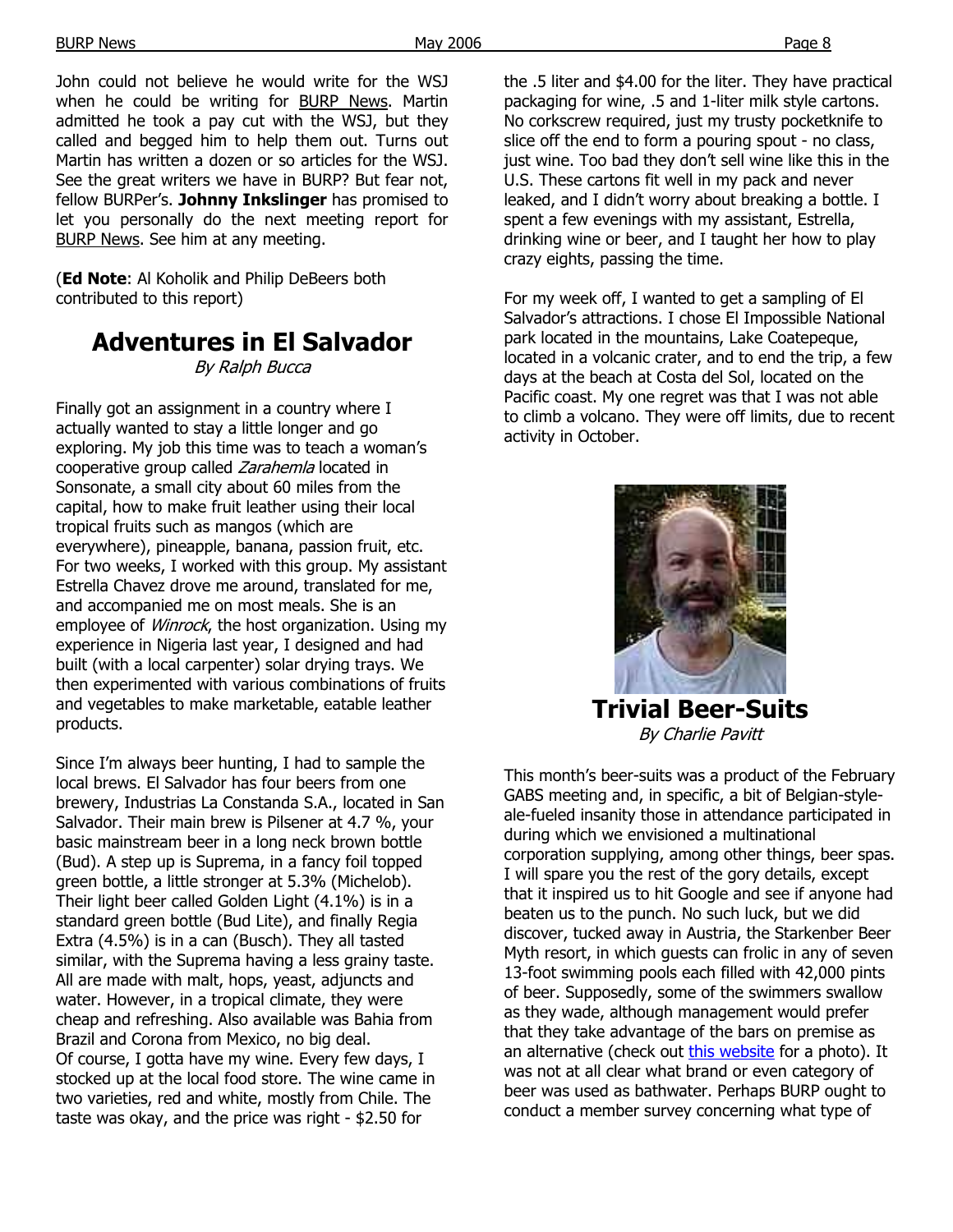BURP News Page 9

beer would be best to bathe in. Then again, perhaps not.

The discovery of this resort led me to wonder whether beer serves any other cosmetic functions. For quite some time, I have been aware that beer makes a good hair rinse, and instructions for doing just that can be found at the Chagrin Valley Soap & Craft website ("choose a beer that does not have a strong odor") along with suggestions for combining beer with cider vinegar or jojoba oil for, I suppose, a more effective treatment. Another site with recipes for beer shampoo and beer conditioner is The Beer Store (here it notes that film star Catherine Zeta-Jones is a regular beer rinser).

Interested in a smoother face? According to a page at realbeer.com dated September 8, 2003, Sho Shindo, chief scientist at the Akita Research Institute of Food and Brewing somewhere in Japan, developed a beer rich in polyphenol, "the health-promoting ingredient found in red wine," and "said to repress activities of an enzyme that causes wrinkles and slack skin." The beer was reportedly released under three unnamed labels in July of that year. But one was supposed to drink that beer; whereas, I am more interested in direct applications. In that vein, one can spice up a vacation to Cabo San Lucas in Mexico with a visit to The Spa at Esperanza, where, either before or after a 90-minute "desert clay face purification" accompanied by scalp and foot massages, a "papaya plus enzyme peel" of similar length, and an hour-long "avocado butter" manicure or pedicure, the wellheeled can experience a 75-minute "Corona beer face lift" that "refines the pores while tightening and lifting the skin," supplying "highly active and regenerative properties that gently exfoliate, firm and tone your skin" and "leaving you with a gentle glow" (A full description of services can be found in the spa's 12 page brochure). In contrast with its counterpart in Austria, at least we know the brand. I couldn't find rates on the website, which implies that if you need to ask, you can't afford it.

Turning to skin care, I learned that Cleopatra and other fashionable women of her time supposedly bathed in beer for that very reason. Back at realbeer.com, a November 26, 2002 dispatch noted that German monastic brewery Klosterbrauerei was promoting its "dark brown beer" as a bath supplement. The brewery recommended adding three liters of beer per bath. One wonders how the Vatican feels about such blatant promotion, although I suppose they've had more important things to worry about over the past few years.

There are other good uses for beer, such as killing slugs. That will need to wait for another month's beer-suits.

# **Great Taste of the Midwest**

By Woody Lee

The 20th annual Great Taste of the Midwest will be held in Madison, WI on Saturday, August 12. Once again, over 100 brewers will be on hand to offer samples of more than 400 beers from 1-6 pm, all for just the price of a \$30 admission ticket! For several years, a large contingent of BURPers has made the trek to Madison, and a fine time was always had by all.

This year, however, there's a wrinkle that prevented us from arranging for a large block of rooms for the group. Every so often, an international drum and bugle corps competition takes over virtually all of southern Wisconsin at the same time as the GTMW, and lodging becomes very, very scarce.

However, in the event that some of you might be able to make your own arrangements to stay with friends or family, I've contacted the event organizers to see if we could still get some tickets through group sales, and they agreed. So ... available on a first-come, first-served basis, I will have a total of 8 tickets for anybody who wants them. Please contact me by email at *dnwlee@comcast.net*, or by phone at 703-354-9875 if you're interested.

Also, if you want to try your luck at lining up a hotel room, I was given an insider's tip. Go to www.dci.org, where you'll find a link to Madison hotel reservations. And, no, you won't have to say which drum and bugle corps you're affiliated with. Cheers.

### ? ? ? ? ? ? ? ?

# **Answer to May RYDler**

A. Might have to if one is to respect the old "eight hours from bottle to throttle" rule.

### ? ? ? ? ? ? ? ?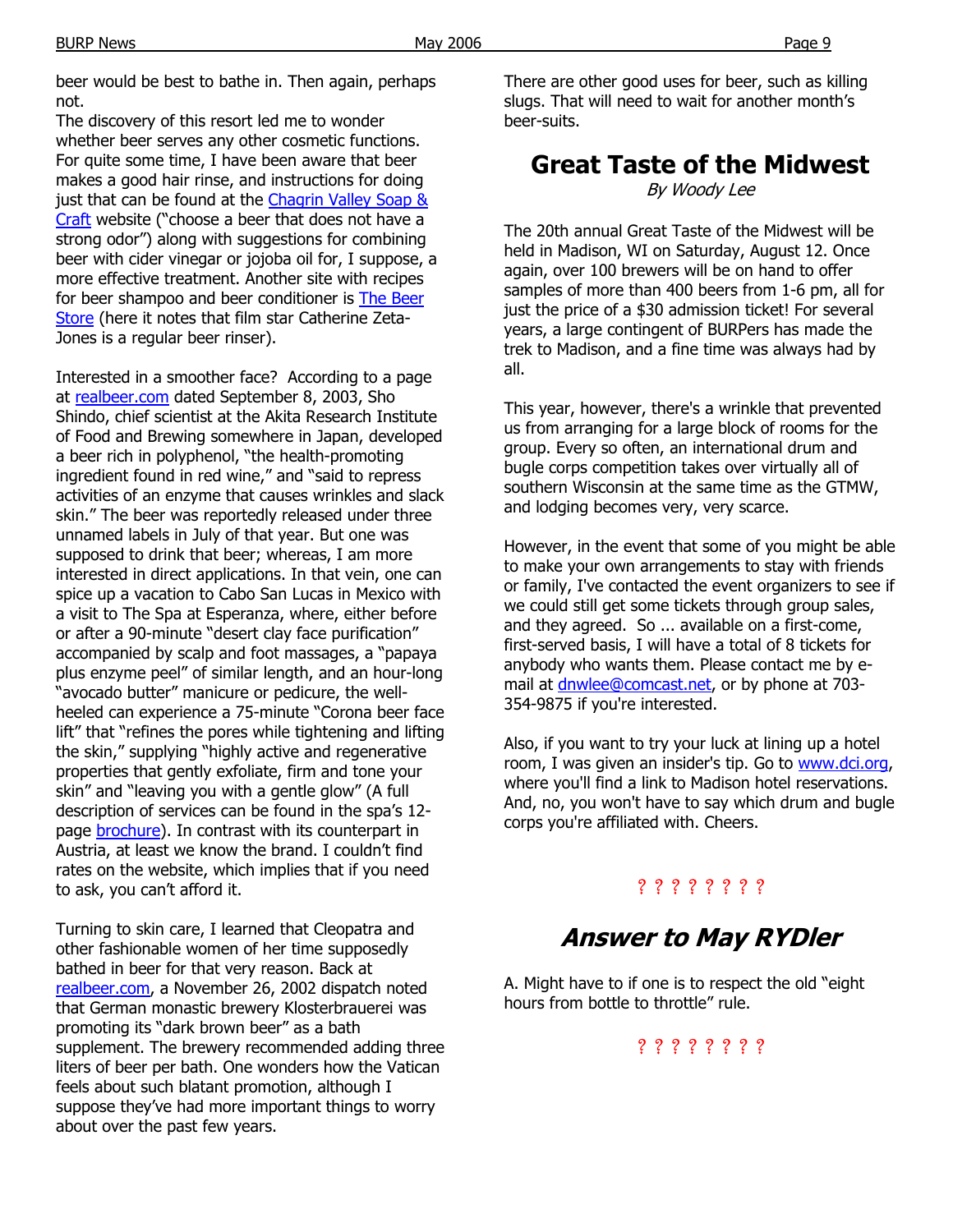## **BURP 10 and 20 Years Ago**

Compiled By Bill Ridgely

#### **20 Years Ago, May 1986**

BURP's 2<sup>nd</sup> Annual Chili Cookoff was held on May 10, 1986 at the Walter Reed Annex in Silver Spring, MD. Stove lighting took place at 11:30 AM, and judging by a "select panel of eminent, brave, and honest judges" took place at 4:30 PM. While prizes were awarded in several categories, the subsequent BURP News article on the event reported only that the overall winner was **Alan Cameron**.

Later in May, a bus trip was scheduled to visit the Manhattan Brewery and the New Amsterdam Brewery in New York City. Unfortunately, there was no subsequent report in the BURP News about the excursion, so full details (including whether the trip actually took place) remain unknown.

### **10 Years Ago, May 1996**

The May BURP meeting was held on the 11th at the home of **John Esparolini** in Vienna, VA. Featured events were the annual Chili Cookoff, a porter competition, and collection of entries for the upcoming Spirit of Free Beer competition. As no meeting report was subsequently published, the results of the Chili Cookoff were not recorded. However, there is a record of the results of the porter competition. **Mike Horkan** took the top prize with **Alison Skeel** in 2nd place and **Bill Newman** in 3rd. There was no mention, however, of the winning porter styles (brown or robust).

Spirit of Free Beer IV was held on Sat, May 18 at the Potomac River Brewing Co in Chantilly, VA. There were 203 entries in the competition from as far away as England. 36 ribbons were awarded in 12 style categories, and the quantity and quality of prizes was the best of all BURP competitions to date. The Best of Show winner was **Robert Stevens** for his Classic Dry Stout. Second place BOS went to **Anthony Gromek**  for his American Pale Ale, and third place went to **Andy Anderson** for his Weizenbock (Did I mention an entry from England?). The BOS prize was Brewer for a Day at Virginia Beverage Co, with the winning beer to be served behind the bar.

The May BURP News featured a nice mix of subjects, from "attitude adjustment" (First Lady **Trish Koch's** tips on how to make positive comments on bad

homebrew) to technical subjects (**Ben Schwalb's**  article on secondary fermentation and **Bill Ridgely's**  suggestions for using sorghum as an adjunct) to more great beer travel articles (**Abner Oakes** on Beer in China and the continuation of **Andy Anderson's** European Beer Journal on the trials and tribulations of homebrewing in the U.K.).



# **BURP Prosperity Report**

By Larry Koch, Minister of Prosperity

#### **Current Financial Position**

| Previous Balance - 5<br><b>March 2006</b> | \$19,372    |
|-------------------------------------------|-------------|
| Income                                    | $+$ \$1,442 |
| <b>Expenses</b>                           | - \$958     |
| Current Balance - 23<br>April 2006        | \$19,856    |

BURP members are reminded that all expense submissions must include details. Required details are date, exact amount, detailed description of the item, any special circumstances, and name of person to be reimbursed. Event coordinators should maintain a spreadsheet for their project.

Spreadsheets and other financial data are available on the BURP website to registered users at http://burp.burp.org/Default.aspx?tabid=438.

# **Membership Update**

By Jim & Linda Rorick, Ministers of Propaganda

Welcome this month to **Nina Langlie & Veesa Norman** of Washington, DC and **Jack & Sabine Carlson** of College Park, MD.

Please keep your contact information up-to-date ... most importantly, your email address. If you are not receiving an electronic notification each month with